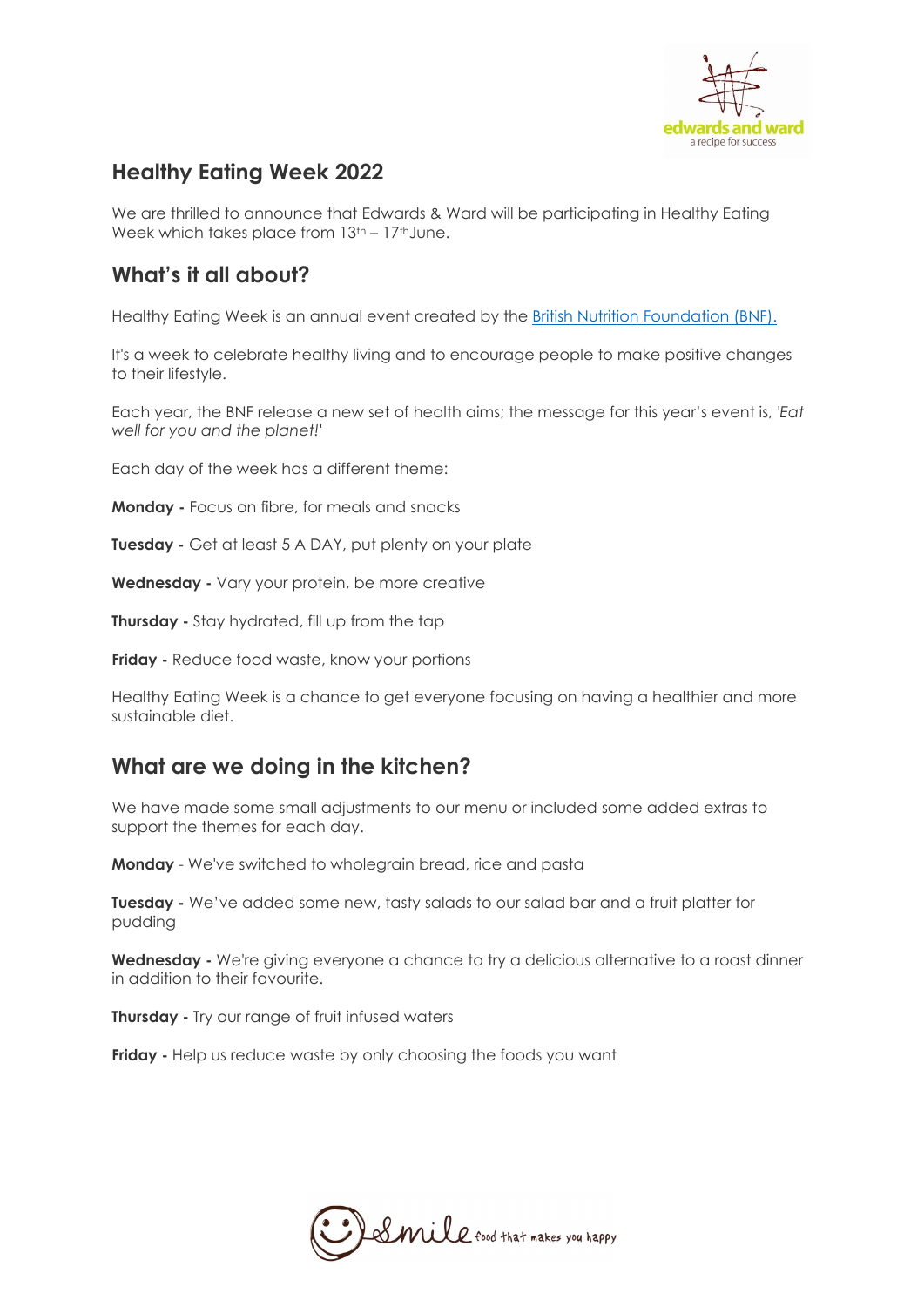

## **What else are we doing?**

### **Supporting Learning**

Our Nutritionist (with a little help from her 9-year-old daughter) has developed a factsheet or activity sheet for each day of the event, to support the theme for the day.

**Monday -** Focus on fibre wordsearch

**Tuesday -** Know your fruit & veg colouring sheet

**Wednesday -** Vary your protein crossword

**Thursday -** Stay hydrated factsheet

**Friday -** Reduce food waste fact sheet with a link to our secret banana muffin recipe.

These are aimed at primary school age children.

#### **Animated Video**

**What is a Balanced Diet?** - Developed and delivered by our Nutritionist, this 10-minute animated video provides an introduction to what makes up a healthy diet and why it is important.

<https://sho.co/1DHBQ>

#### **Social Media**

Our social media channels will be busy this week so follow us on Facebook and Twitter for more activities.

<https://www.facebook.com/edwardsandward>

<https://twitter.com/edwardsandward>